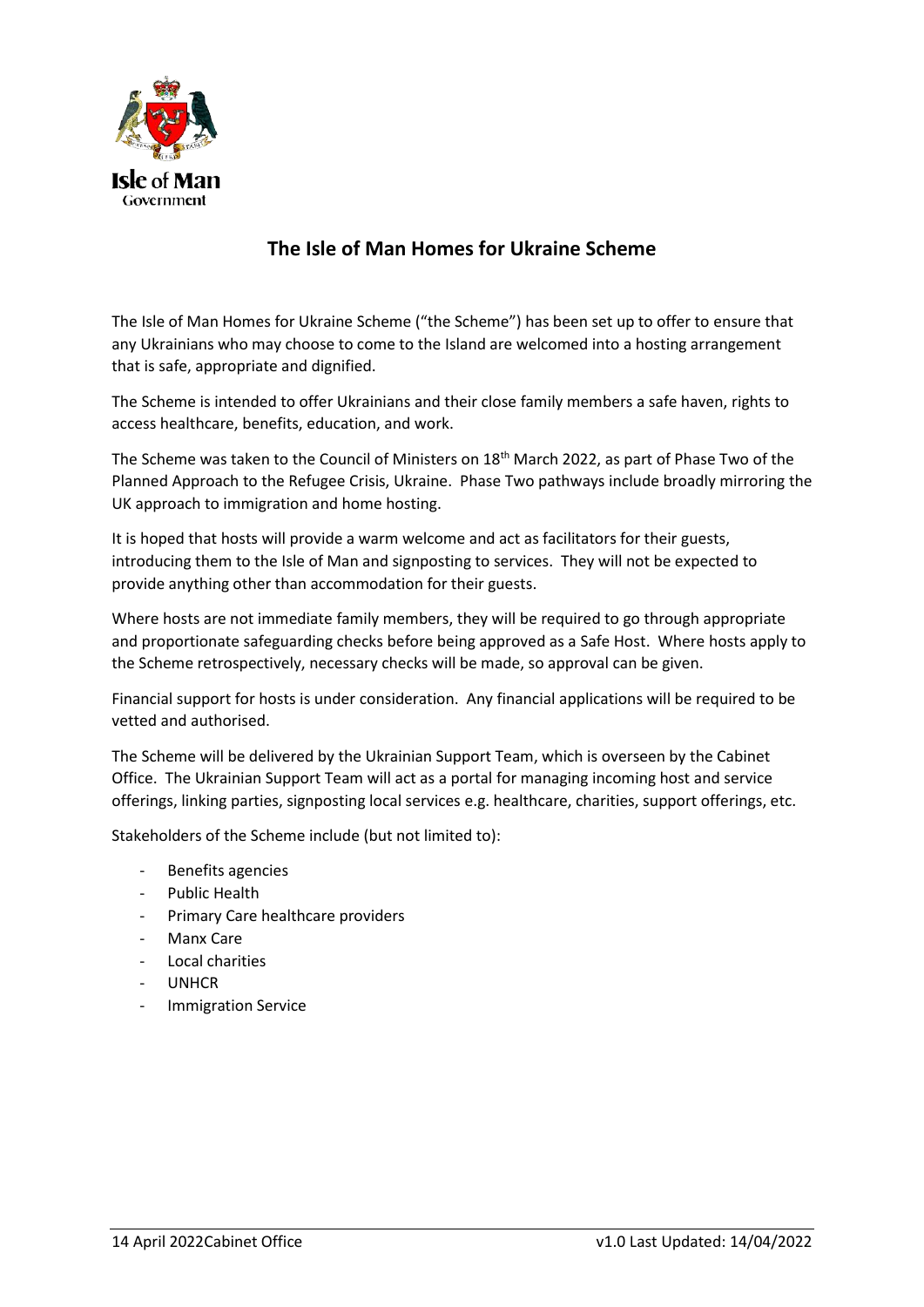

# **Hosting Criteria**

## **Safe Host**

A Safe Host under the Isle of Man Homes for Ukraine Scheme means a person who has been approved as such by the Cabinet Office Ukraine Support Team, to provide accommodation for applicants in accordance with the Scheme.

### **Accommodation Suitability Requirements**

Accommodation must be:

- A residential, furnished, unoccupied property (or self-contained accommodation)
- A residential, spare room with access to shared facilities
- Available for at least 6 months

#### In addition:

- those who are renting privately must gain approval from their landlord
- you should not register if you live in public sector rented property
- you should not register if you have already agreed to the TT Homestay scheme, or require your guest to leave your accommodation for any period of time before the agreed timescales

#### **Host Suitability Requirements are:**

- Must meet all the Accommodation Suitability Requirements
- Be able to pass all safeguarding checks, including a Disclosure and Barring Service (DBS) check, if required
- Commit to hosting for at least 6 months

Important Note: Hosts must have at least 6 months Leave to Remain (permission to live in the Isle of Man) when applying for the Scheme. A check will be made to validate this by the Ukrainian Support Team during the validation process.

#### **Placements Made**

We would like hosts to support their guests by integrating them into the Isle of Man and offer advice and guidance.

Hosts will not be required to:

- provide food, provisions or financial support to their guest
- take them to appointments, shopping, etc.
- have a tenancy agreement with their guest